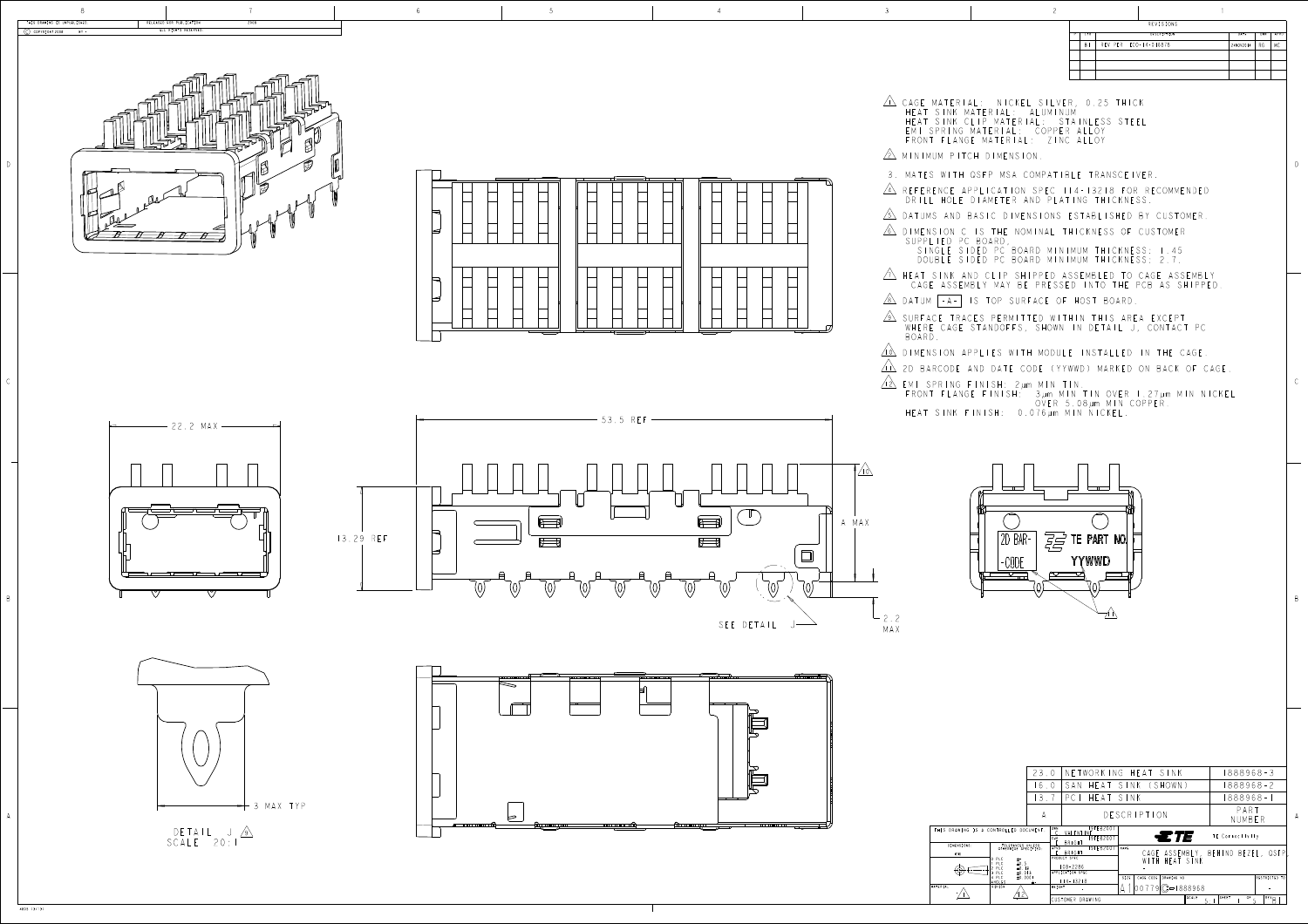DIMENSIONS: mm  $\bigoplus \in \square$ MATERIAL FINISH D

B

|                                 |               |                                           | CUSTOMER DRAWING                 |      |                      |                                    | SCALE | $\sim$ | SHEET | 0F              | $REV \cap$ |               |
|---------------------------------|---------------|-------------------------------------------|----------------------------------|------|----------------------|------------------------------------|-------|--------|-------|-----------------|------------|---------------|
|                                 | FINISH        |                                           | WEIGHT                           |      | $ 00779 C - 1888968$ |                                    |       |        |       |                 |            |               |
|                                 | PLC<br>ANGLES | ±0.0001                                   | $14 - 13218$                     | SIZE | CAGE CODE            | DRAWING NO                         |       |        |       |                 |            | RESTRICTED TO |
|                                 | PLC<br>3 PLC  | $\pm 0.13$<br>±0.013                      | $108 - 2286$<br>APPLICATION SPEC |      |                      |                                    |       |        |       |                 |            |               |
|                                 | 0 PLC<br>PLC  | 士-<br>$\pm 0.5$                           | <b>PRODUCT SPEC</b>              |      |                      | WITH HEAT SINK                     |       |        |       |                 |            |               |
| mm                              |               |                                           | <b>BRIGHT</b>                    |      |                      | CAGE ASSEMBLY, BEHIND BEZEL, QSFP, |       |        |       |                 |            |               |
| NSIONS:                         |               | TOLERANCES UNLESS<br>OTHERWISE SPECIFIED: | BRIGHT<br>9FEB2007<br>APVD       | NAME |                      |                                    |       |        |       |                 |            |               |
|                                 |               |                                           | 9FEB2007<br>CHK                  |      |                      | $\Xi$ <i>TE</i>                    |       |        |       | TE Connectivity |            |               |
| AWING IS A CONTROLLED DOCUMENT. |               |                                           | EB200<br>DWN<br>VALENTINE        |      |                      |                                    |       |        |       |                 |            |               |

|   |            |             | REVISIONS   |      |     |      |
|---|------------|-------------|-------------|------|-----|------|
| P | <b>LTR</b> |             | DESCRIPTION | DATE | DWN | APVD |
|   |            | SEE SHEET I |             |      |     |      |
|   |            |             |             |      |     |      |
|   |            |             |             |      |     |      |
|   |            |             |             |      |     |      |

4805 (3/13)

| THIS DRAWING IS UNPUBLISHED.<br>RELEASED FOR PUBLICATION<br>2008 |                                                                                                                                                                                                | $REVISIONS$                                                                                                                                            |
|------------------------------------------------------------------|------------------------------------------------------------------------------------------------------------------------------------------------------------------------------------------------|--------------------------------------------------------------------------------------------------------------------------------------------------------|
| ALL RIGHTS RESERVED.<br>$\circled{C}$ COPYRIGHT 2008 BY-         |                                                                                                                                                                                                | DESCRIPTION<br>$P$ $LTR$<br>$-$ SEE SHEET I                                                                                                            |
|                                                                  | - UJ                                                                                                                                                                                           |                                                                                                                                                        |
|                                                                  | $-HEAT$ SINK CLIP $\overrightarrow{A}$                                                                                                                                                         |                                                                                                                                                        |
|                                                                  | $\vee$                                                                                                                                                                                         |                                                                                                                                                        |
|                                                                  |                                                                                                                                                                                                |                                                                                                                                                        |
|                                                                  | $-HEAT$ SINK $\triangle$                                                                                                                                                                       |                                                                                                                                                        |
|                                                                  |                                                                                                                                                                                                |                                                                                                                                                        |
|                                                                  | $\sum_{i=1}^{n}$<br>TI<br>$\mathbb{R}$                                                                                                                                                         |                                                                                                                                                        |
|                                                                  | $\overline{\phantom{0}}$<br>$\sum_{i=1}^{n}$<br>$\mathbb{R}$<br>SINGLE QSFP CAGE ASSEMBLY                                                                                                      |                                                                                                                                                        |
|                                                                  | $\sim$                                                                                                                                                                                         |                                                                                                                                                        |
|                                                                  | THIS DRAWING IS A CONTROLLED DOCUMENT.<br>EXPLODED VIEW<br>Scale 8: I<br>DIMENSIONS:                                                                                                           | DWN  <br>C. VALENTINE<br>$.$<br>$\square$ TE $\square$<br>19FEB2007<br><u>E. BRIGHT</u><br>TOLERANCES UNLESS<br>OTHERWISE SPECIFIED:<br>19FEB2007 NAME |
|                                                                  | mm<br>$\begin{array}{rrrr} & 0 & \text{PLC} & & \pm\text{-} \\ & 1 & \text{PLC} & & \pm 0.5 \\ & 2 & \text{PLC} & & \pm 0.13 \\ & 3 & \text{PLC} & & \pm 0.013 \end{array}$<br>$\bigoplus \in$ | APVD<br>E. BRIGHT<br>PRODUCT SPEC<br>CAGE ASSEMBLY, BEHI<br>WITH HEAT SINK<br>108-2286<br>APPLICATION SPEC<br>CASE CODE DRAWING NO                     |

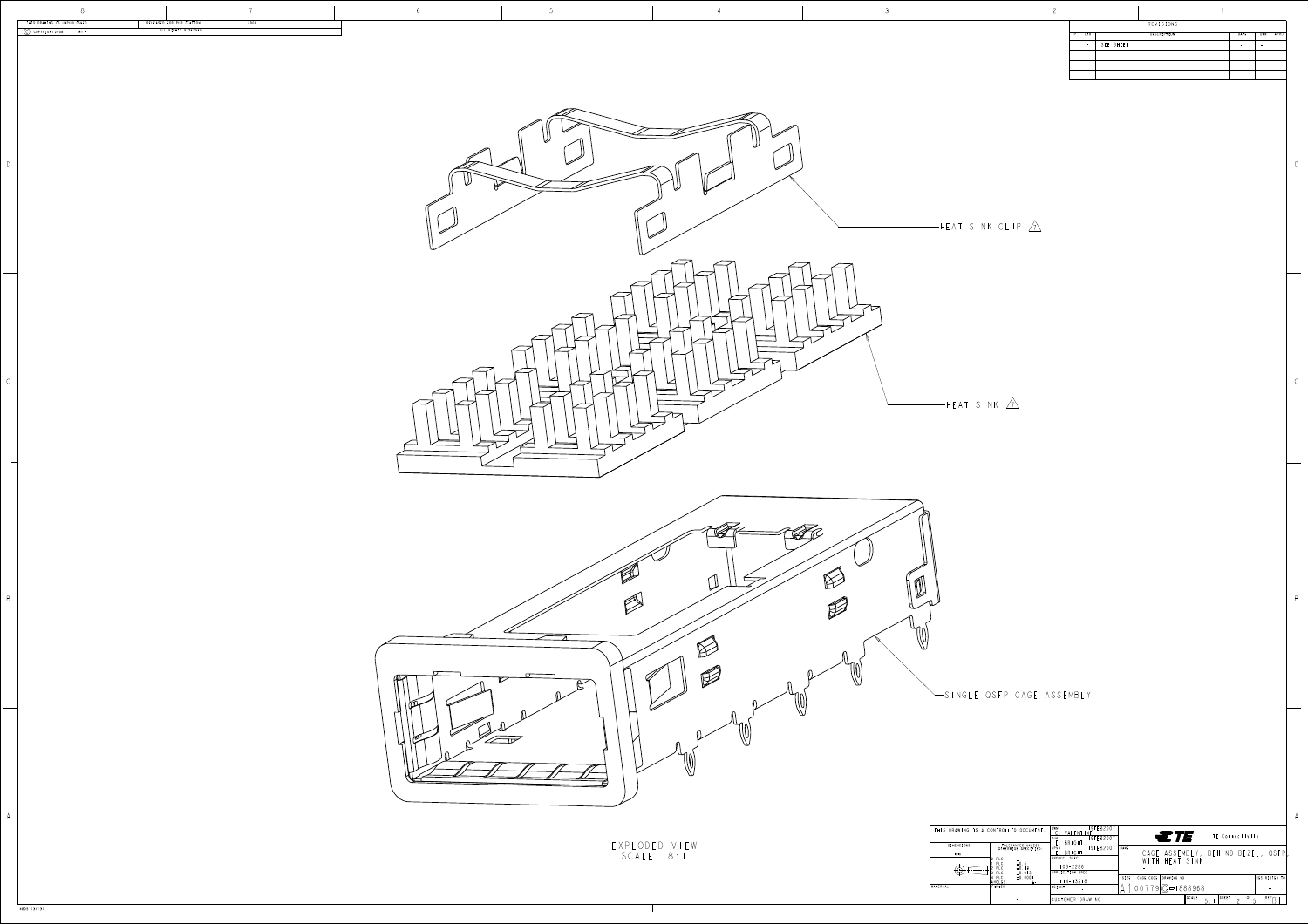4805 (3/13)



CUSTOMER DRAWING

SCALE  $5:1$   $3^{06}$   $5$   $1^{18}$ 

- -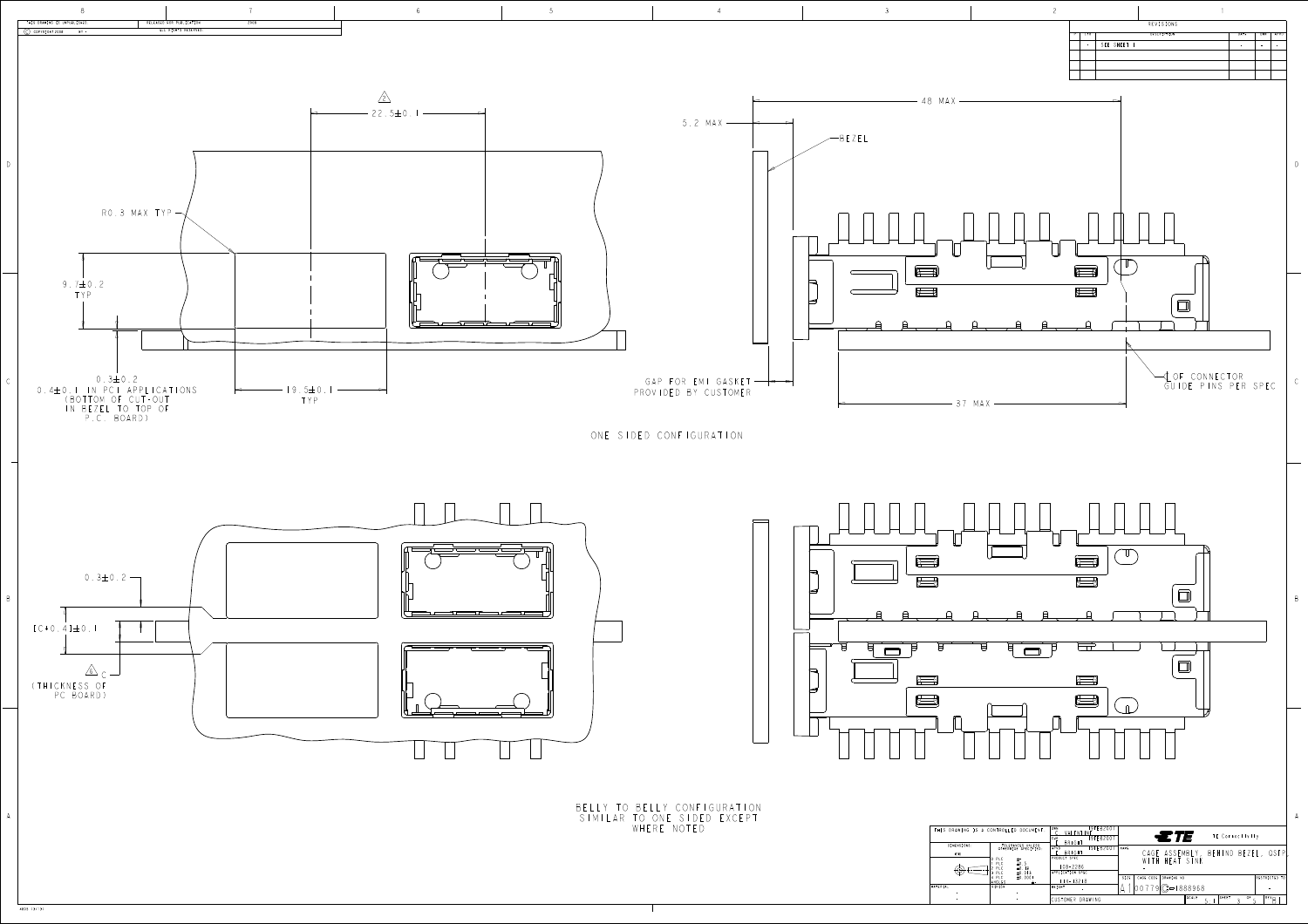D

B



| ٦<br>×<br>I |  |
|-------------|--|
|             |  |

| DESCRIPTION<br>LTR<br>D<br>SEE SHEET I | DATE | DWN | APVD |
|----------------------------------------|------|-----|------|
|                                        |      |     |      |
|                                        |      |     |      |
|                                        |      |     |      |
|                                        |      |     |      |
|                                        |      |     |      |

| CONTROLLED DOCUMENT.                                                                                                  | EB200<br>DWN<br>VALENT<br>$\equiv$ TE<br>TE Connectivity<br>9FEB2007<br>CHK<br>BRIGHT                                                               |
|-----------------------------------------------------------------------------------------------------------------------|-----------------------------------------------------------------------------------------------------------------------------------------------------|
| TOLERANCES UNLESS<br>OTHERWISE SPECIFIED:<br>PLC<br>$\pm$ -<br>$\pm 0.5$<br>PLC<br>$\pm 0.13$<br>PLC<br>±0.013<br>PLC | 9FEB200<br>NAME<br>APVD<br>CAGE ASSEMBLY, BEHIND BEZEL, QSFP<br><b>BRIGHT</b><br>PRODUCT SPEC<br>WITH HEAT SINK<br>$108 - 2286$<br>APPLICATION SPEC |
| ±0.0001<br>PLC<br><b>ANGLES</b><br>FINISH                                                                             | CAGE CODE<br>DRAWING NO<br>RESTRICTED TO<br>SIZE<br>$114 - 13218$<br>$19$ $C = 1888968$<br>WEIGHT                                                   |
|                                                                                                                       | SCALE<br>SHEET<br>OF<br>$REV \cap$<br>CUSTOMER DRAWING<br>4:                                                                                        |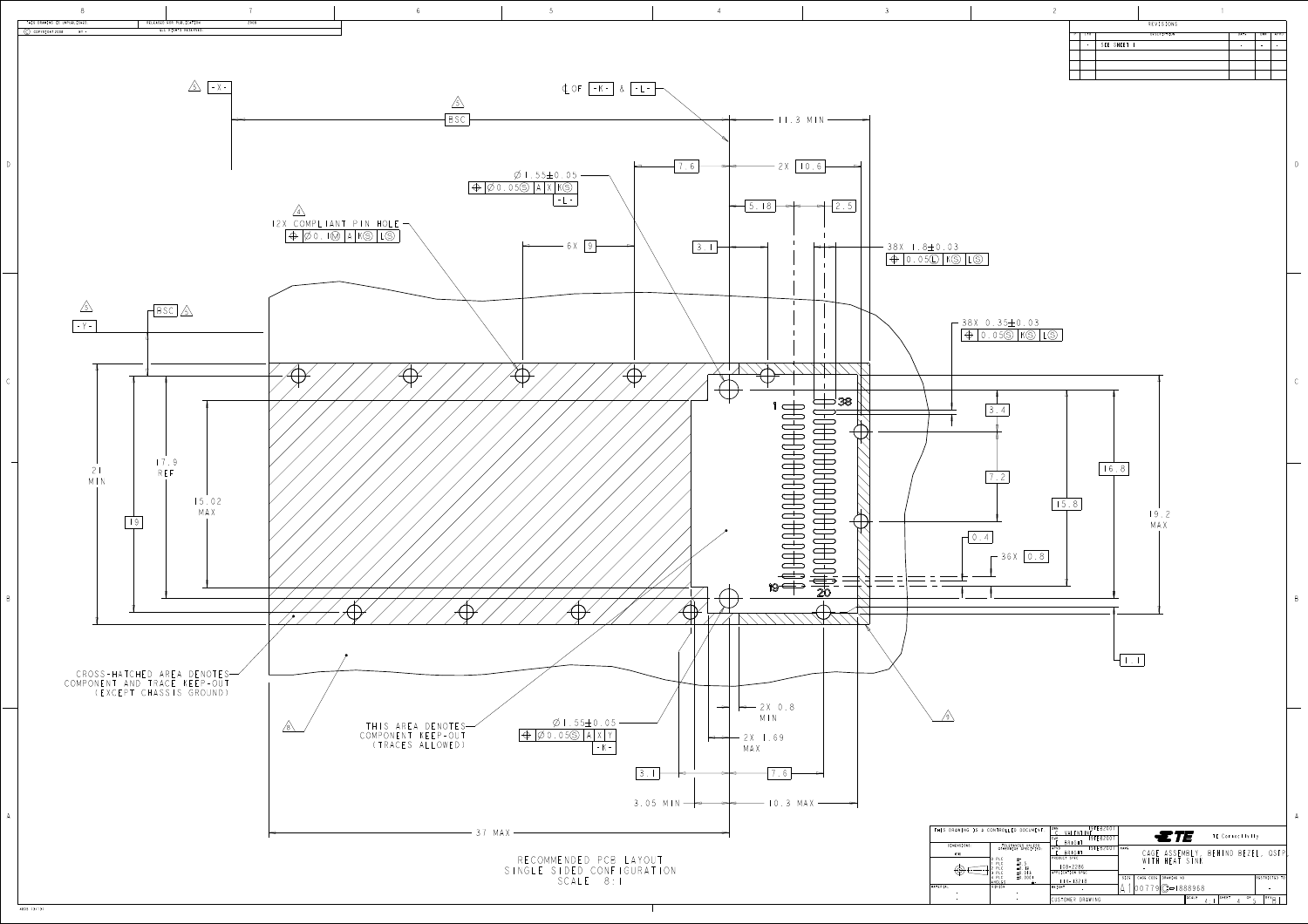THIS DRAWING IS A DIMENSIONS: mm  $\bigoplus \qquad \qquad \bigoplus$ MATERIAL FINISH

| × |  |
|---|--|
|   |  |



D

B

|               | AWING IS A CONTROLLED DOCUMENT.                                                                                  | DWN<br>VALENTINE<br>19FEB2007<br>CHK<br>BRIGHT                                        | ETF<br>TE Connectivity                                                      |
|---------------|------------------------------------------------------------------------------------------------------------------|---------------------------------------------------------------------------------------|-----------------------------------------------------------------------------|
| NSIONS:<br>mm | TOLERANCES UNLESS<br>OTHERWISE SPECIFIED:<br>PLC<br>士"<br>$\pm 0.5$<br>PLC<br>PLC<br>$\pm 0.13$<br>±0.013<br>PLC | 9FEB2007<br>APVD<br><b>BRIGHT</b><br>PRODUCT SPEC<br>$108 - 2286$<br>APPLICATION SPEC | NAME<br>CAGE ASSEMBLY, BEHIND BEZEL, QSFP,<br>TH HEAT SINK                  |
|               | ±0.0001<br>PLC<br>ANGLES<br>FINISH                                                                               | $114 - 13218$<br>WEIGHT                                                               | RESTRICTED TO<br>CAGE CODE<br><b>SIZE</b><br>DRAWING NO<br>$79$ $@=1888968$ |
|               |                                                                                                                  | CUSTOMER DRAWING                                                                      | SHEET<br>$REV \cap$<br>SCALE<br>0F.<br>$4 \cdot$                            |

|   |     |             | REVISIONS   |      |     |      |
|---|-----|-------------|-------------|------|-----|------|
| P | LTR |             | DESCRIPTION | DATE | DWN | APVD |
|   |     | SEE SHEET I |             |      |     |      |
|   |     |             |             |      |     |      |
|   |     |             |             |      |     |      |
|   |     |             |             |      |     |      |
|   |     |             |             |      |     |      |

4805 (3/13)

RECOMMENDED PCB LAYOUT LLY TO BELLY CONFIGURATION . SHEET 4 FOR KEEP OUT ARE SCALE 8:1